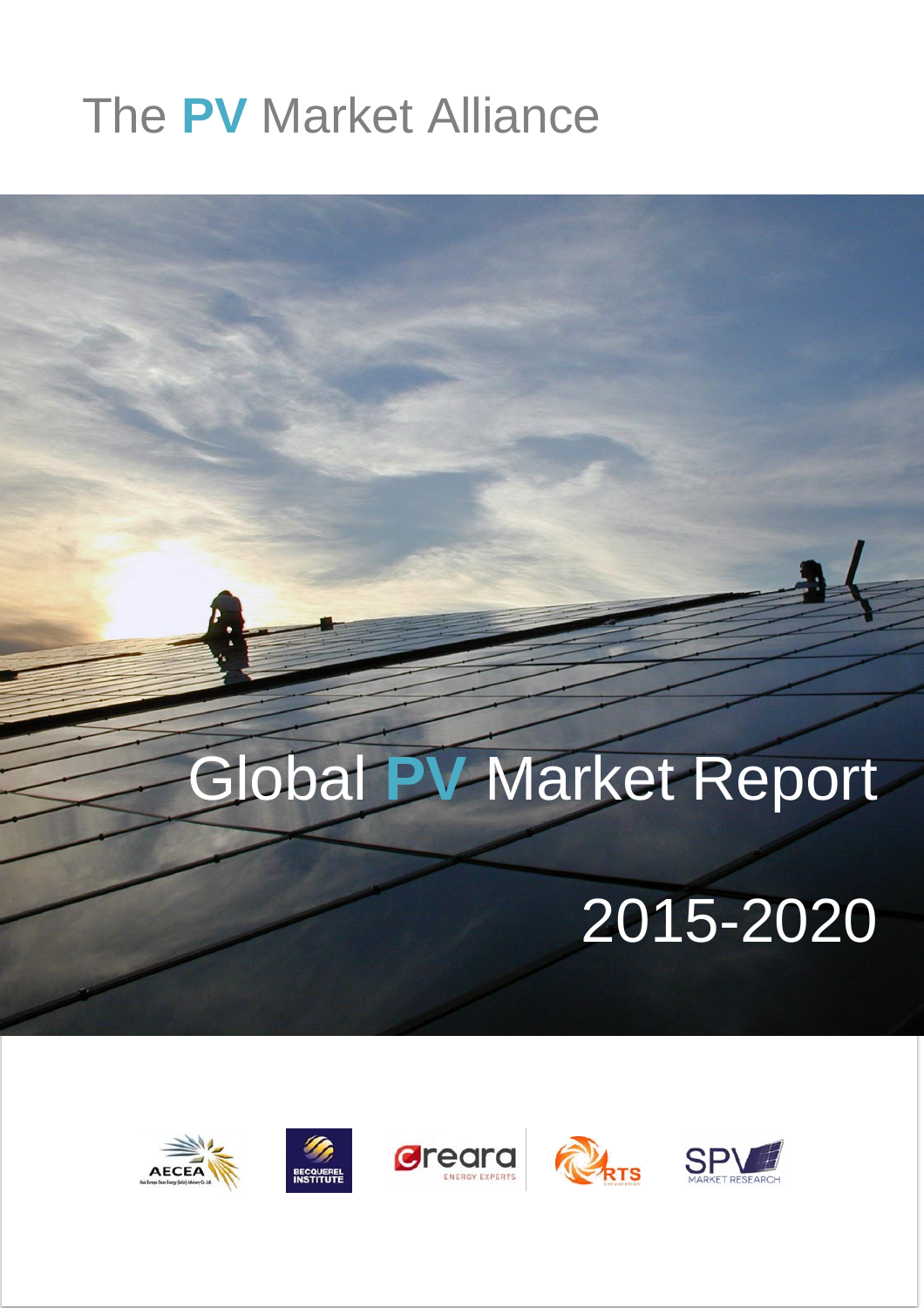#### **The PV Market Alliance**



The PV Market Alliance, established in late 2014, groups recognized regional PV experts from China, Europe, Japan, Latin America and the US, covering the global PV market. Combining an intimate knowledge of the market with advanced understanding of policy developments in both established and emerging PV markets, the present report constitutes one of the most reliable global PV market analysis available to date and provides a comprehensive framework from where to understand PV market developments worldwide.

The "PV Market Alliance" includes:

- **EXERGIA EXERGIS ENERGY (Solar) Advisory Co. Ltd. (AECEA), Hong Kong, China**
- Becquerel Institute, Brussels, Belgium
- Creara (formerly Eclareon Spain), Madrid, Spain
- RTS Corporation, Tokyo, Japan
- **· SPV Market Research, San Jose CA, USA**

#### **Supporters**

The PV Market Alliance **Global PV Market Report** is officially supported by several associations and consulting companies from the PV sector that reinforce its global coverage.



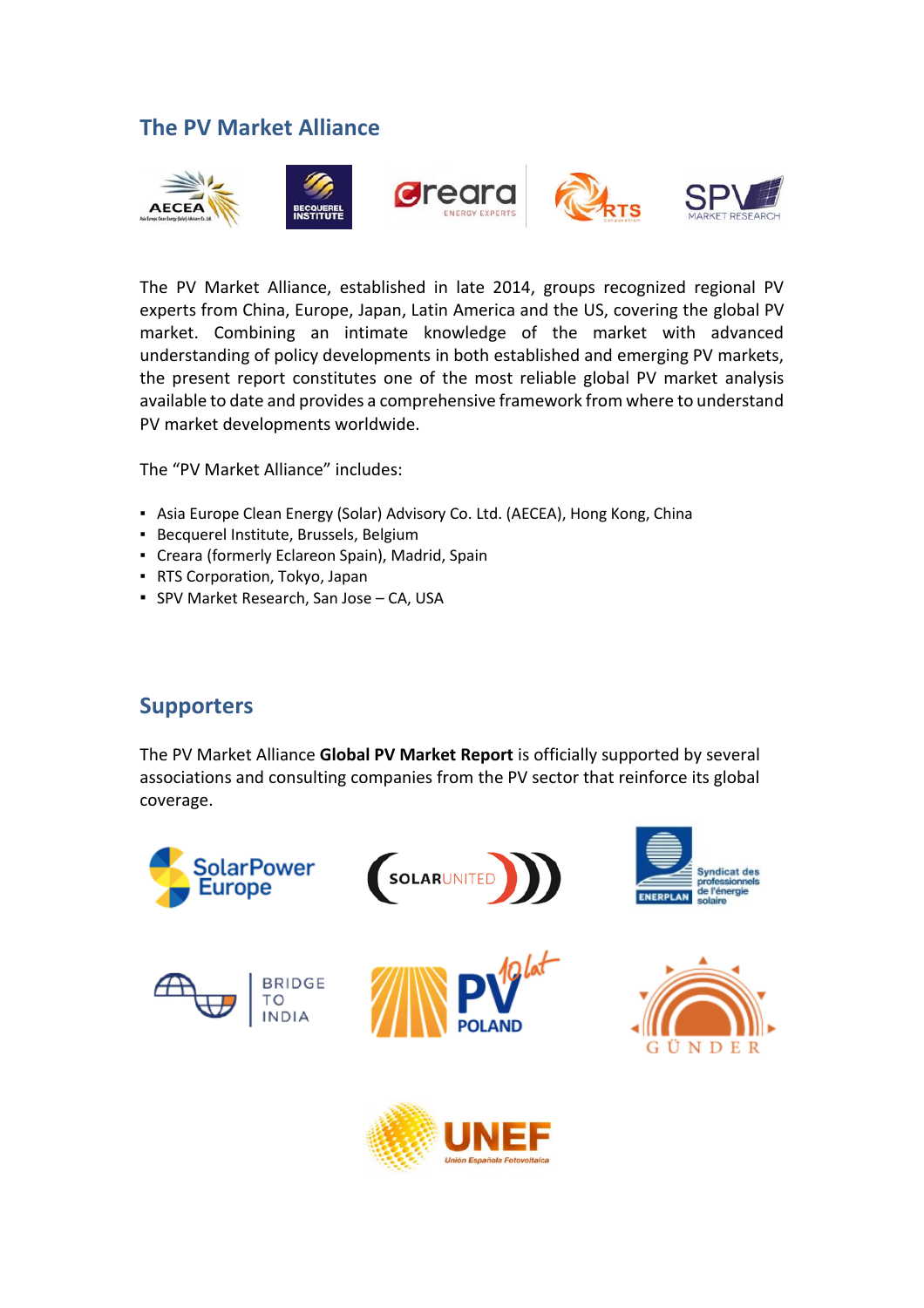#### **A differentiated approach to market analysis**

This **global PV market report** estimates the potential of the PV market until 2020. This approach is based on the local expertise of its network of partners and supporters in analyzing the market trends in the PV industry.

The choice has been made to assess the PV development at a global and regional level, with an **in-depth analysis of 40 countries** in all continents and an identification of other potential markets. These countries are either already experiencing a developed PV market or are expected to experience it in the coming years. They represent today more than 95% of the observable global PV market and will continue to cover a very large part of the PV market in 2020.

**Two scenarios** have been built for each country, in collaboration with several supporters in the PV industry. These scenario define a range of possibilities for the PV market evolution in the coming years. They represent a rather wide range of possibilities per country that aim at providing the reader with a clear perspective of the uncertainties surrounding some key markets.

The **market segmentation** has been defined to identify the prospects for utilityscale PV on one side and distributed PV on the other one.

Finally, the information available has been sourced from a combination of official and industry sources from many places around the world. The authors have aligned numbers collected with different

**40 countries**, more than 95% of the 2015 market

methodologies in order to ensure their comparability and reliability.

In order to present the most accurate data, installations have been preferred to shipments and DC numbers have been selected instead of AC ones to present the market opportunities in a language that can be understood by all actors in the value chain.

In a nutshell, the PVMA first Global PV Market Report offers the most accurate view on established and emerging PV markets to date, combining the local understanding of renewed partners with the global expertise necessary to understand the future possible PV market evolution.

**Contact: [www.pvmarketalliance.com](http://www.pvmarketalliance.com/) / [info@pvmarketalliance.com](mailto:info@pvmarketalliance.com)**